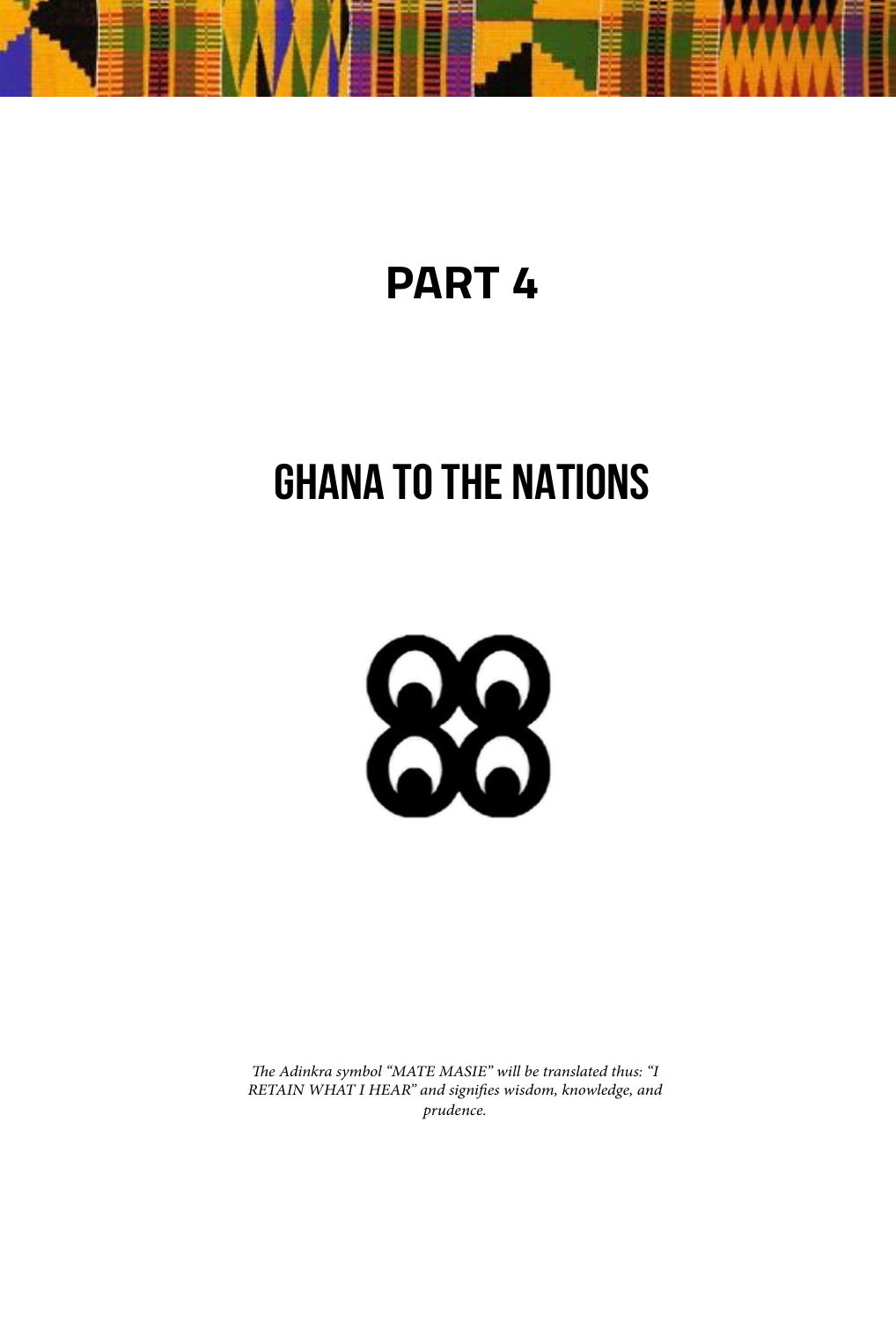## **GHANA TO THE NATIONS - A REPORT ON GHANA'S SENDING AND MISSIONARY ACTIVITIES IN THE RECENT PAST**

**Sampson Dorkunor©** 

#### **Preface**

This paper addresses the mission sending efforts of the Ghanaian Church and mission agencies over time. It addresses Ghana's sending efforts, people group focus, areas or efforts of the Ghanaian Church and mission agencies over time. It addresses Ghana's jurisdictions of operation, and how staff workers have been financed.

#### **GEMA'S Vision 2040**

GEMA is of the mind that the task of reaching the Unreached in Sub-Saharan African and beyond is possible. It is said that "… the task of world evangelization (making the gospel available to every man, woman, boy, and girl) is not the responsibility of believers from one specific denomination, culture and language. It is the church in its entirety, with all BELIEVERS from every denomination, culture, and language committed to the task."<sup>[1]</sup> GEMA's Vision 2040 is an all-inclusive, national, and transcendent mission movement aimed at mobilizing, recruiting, preparing/equipping, and sending a 30,000 credible workforce into God's end-time harvest by AD 2040.

Ghana has been involved in missionary sending for some time. Many Ghanaian Christians travel extensively and have been cited in other missionary writings. Indeed Ghanaian Christians are scattered in many nations across the world such as the USA, Germany, Nigeria, Italy, UK, EU, Australia, Asia,

etc. Birgit Herppich says of Africans in the diaspora, "they originate from countries with rapidly growing vibrant Christianity. They have already planted numerous churches in the USA.[2] Edu-Bekoe and Wan agree that the planting of diaspora churches is "strategically supplementary to the 'traditional mission paradigm' in the new demographic reality of the 21<sup>st</sup> century.<sup>[3]</sup> Edu-Bekoe states, "The Ghanaian mainline evangelical and Pentecostal/Charismatic believers 'feel strongly obligated by the Holy Spirit to send the Gospel back to the West…"[4] True to its definition, Ghanaian Christians are sown over the whole world ('dia' - over; 'speiro' - sow - Greek rendering of diaspora).[5]

#### **Defining 'Nations'**

A nation indicates 'a large group of people living in one area.[6] Countries are arbitrarily divided by their locations on a map. However, there are Biblical and missiological people group considerations which refer to 'ethné'. Ethné is represented by different words such as Gentiles, Nations, People, and Pagans under the leadership of missiological thinkers such as Paul Eshleman and Luis Bush.[7] The biblical emphasis is however laid on 'panta ta ethné' i.e., all the nations (Matthew 28:19; Genesis 18:18; 22:18; 26:4).

<sup>[1]</sup> Bill Berop. World Thrust International. Newsletter, 2019.

<sup>[2]</sup> Birgit Herppich, "Immigrant Communities in America - Objects of Mission or Missional Agents? The Case of the Church of Pentecost (Ghana) in Urban America." Presentation at NAMLC, Scottdale, AZ. September 29 - October 01, 2011.

<sup>[3]</sup> Yaw Attah Edu-Bekoe, and Enoch Wan – "Scattered Africans Keep Coming: As Case Study of Diaspora Missiology on Ghanaian Diaspora and Congregations in the USA." (Western Seminary, Portland, OR: 2013) p. 4

<sup>[4]</sup> Yaw Atta Edu-Bekoe, Scattered Africans Keep Gathering: A Case Study of Diaspora Missiology On Ghanaian Migration And Protestant Congregations In The USA. (The Missiological Society of Ghana, Accra: 2018). p7.

<sup>[5]</sup> Ibid, p. 5

<sup>[6]</sup> Cambridge Advanced Learners' Dictionary. Cambridge University Press, Cambridge, UK. 2003.

 $^{[7]}$  Luis Bush, The Meaning of Ethne in Matthew 28:19. September 2013 Water + Gospel = Transformation. Downloaded from www. missionfrontiers.org., August 31, 2020).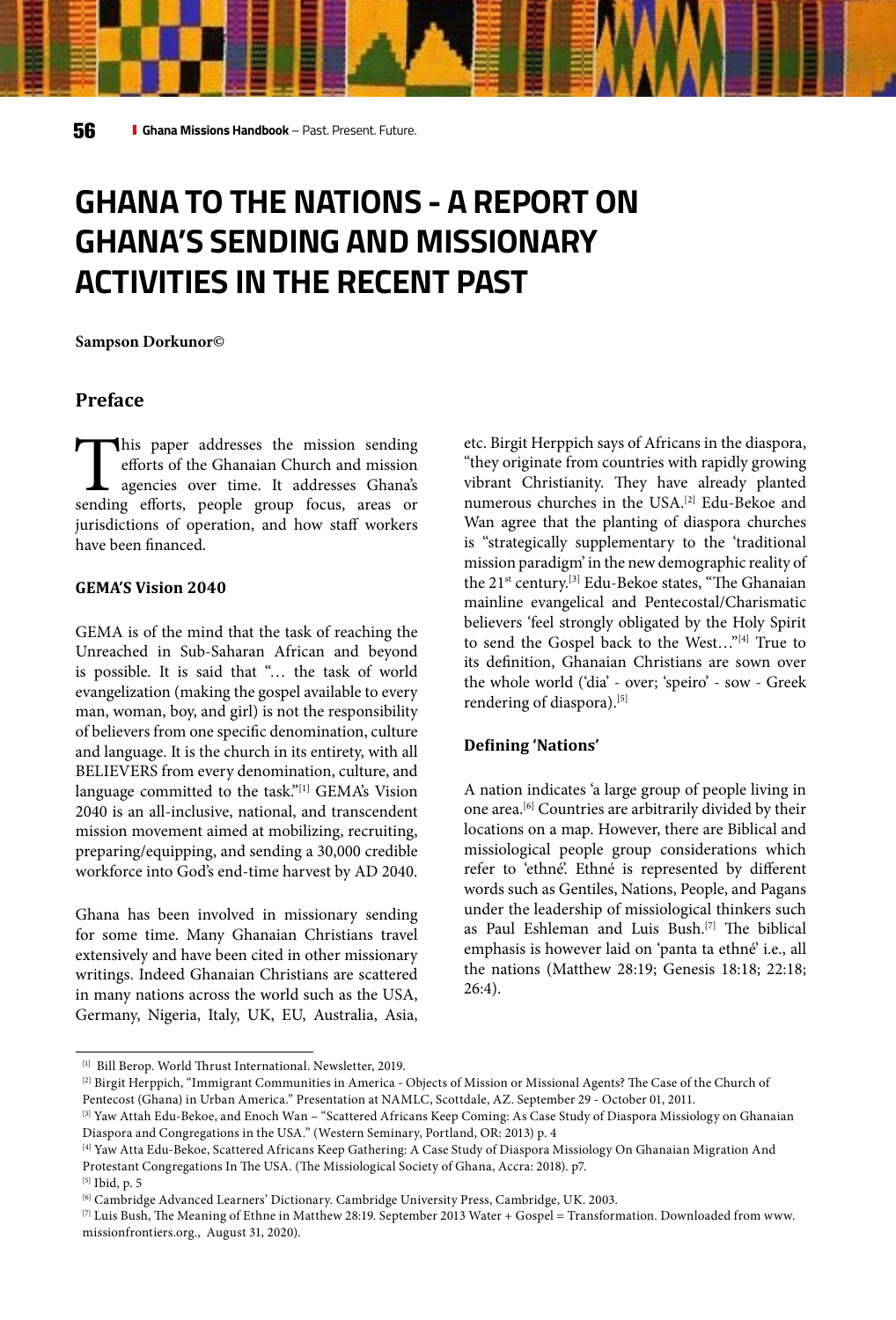A simple analysis shows that people groups cut across geographical countries and such people have several cultural issues in common. Cambridge Advanced Learners' Dictionary describes a nation as "a large group of people of the same race who share the same language, traditions, and history, but who might not all live in one area".<sup>[8]</sup> For example, the Ewe people cut across Ghana, Togo, and Benin with language ramifications in Nigeria too.

The Ghanaian Church has been poised to reach minority tribes in the cities and/or majority unreached and unengaged people groups (UUPGs) worldwide. Going to the Nations, (GEMA's Vision 2040) also targets major religious blocks of people who have not been reached yet. In this vein, it is important to note that Islam is a major unreached religious block whose impact is felt among many UPGs in Africa and other continents. The global population of this block has grown from 12.9% in 1900 to 22.9% in 2010 and Islam's fastest growth is in West Africa, Indonesia, and the USA.<sup>[9]</sup>

#### **Ghana's Historical Antecedents: From Mission Field to Mission Force**

Ghana's role in missionary sending has been noted and is central to several international surveys conducted over the years.<sup>[10]</sup> Hitherto, Ghana, like many other African nations, received missionaries whose work supports the socio-economic and educational development process. This section addresses Ghana's current contribution and readiness to continue 'missions to the nations'. Amos Markin of Church of Pentecost (CoP) remarks, "Christian missionary activity in the Gold Coast (Ghana) dates back to the  $15<sup>th</sup>$  century through Roman Catholic mission. Between 1787 and 1893, various European nations such as England, Holland, France, Denmark, Sweden, and Germany erected considerable settlements in forts and castles along with the coast of Ghana. These explorers used the services of Protestant chaplains. Beginning from this era, various Western missionary societies, predominantly evangelical, sent their missionaries and chaplains to work in Ghana."[11] To take the Gospel to the nations demands strategy and that is what GEMA Vision 2040 is all about – to release a new bloodstream of missionary workers to reach the unreached. GEMA has also accepted a 'reverse mission strategy' to take the Gospel to the home of its early missionaries. The priority, however, is the Unreached People Groups around the world, starting from Sub-Saharan Africa.

#### **What has been done by the Ghanaian Church and mission agencies**

Three categories of missionary senders are discussed. Four mainline (mission-based) Churches, two indigenous Churches, and three mission agencies. The mainline churches include the Church of Pentecost (CoP), the Presbyterian Church of Ghana, the Methodist Church, Ghana, and the Assemblies of God, Ghana. Indigenous Churches are the Lighthouse Chapel International and the International Central Gospel Church (ICGC). The missionary organizations/agencies based in Ghana are Pioneers-Africa, Youth With A Mission, and Living Bread Missions cum Reaching the Unreached. A note is also taken of the Christian Outreach Fellowship, the pioneer Ghanaian missionary agency, and Torchbearers Mission who took early steps towards reaching the nations.

Have our African mission efforts come of age? Edu-Bekoe vividly captures the readiness of African Christianity to reach the world. He comments on the Edinburgh Conference of 1910 and its centennial celebration in Tokyo 2010 as a paradox which attests to the actions of the being, power, and operations of God, the Holy Spirit as well as the Sovereignty of God, the Father. Concerning the Edinburgh 2010 world missions conference, Edu-Bekoe states that some of the leading participants even predicted that by the threshold of the 21<sup>st</sup> century, Africa would be taken over by Islam. Hundred years after this landmark missionary conference, in Tokyo 2010, when the Swedish scholar Stefan Gustafson made

<sup>[8]</sup> Cambridge Advanced Learner' Dictionary. Cambridge University Press, Cambridge, UK. 2003.

<sup>[9]</sup> Jason Mandyrk, Operation World: The Definitive Prayer Guide to the Nations. WEC International; IVP Books, Downers Grove, IL, 2010. p22.

<sup>[10]</sup> REMAP 1 & II - Missionary Attrition Survey and Missionary Retention Survey. (World Evangelical Alliance - Missions Commission (1997, 2003).

<sup>[11]</sup> Amos Jimmy Markin, Transmitting the Spirit in Missions. (Eugene, OR: Wipf & Stocks, 2019). Pp. 7-8.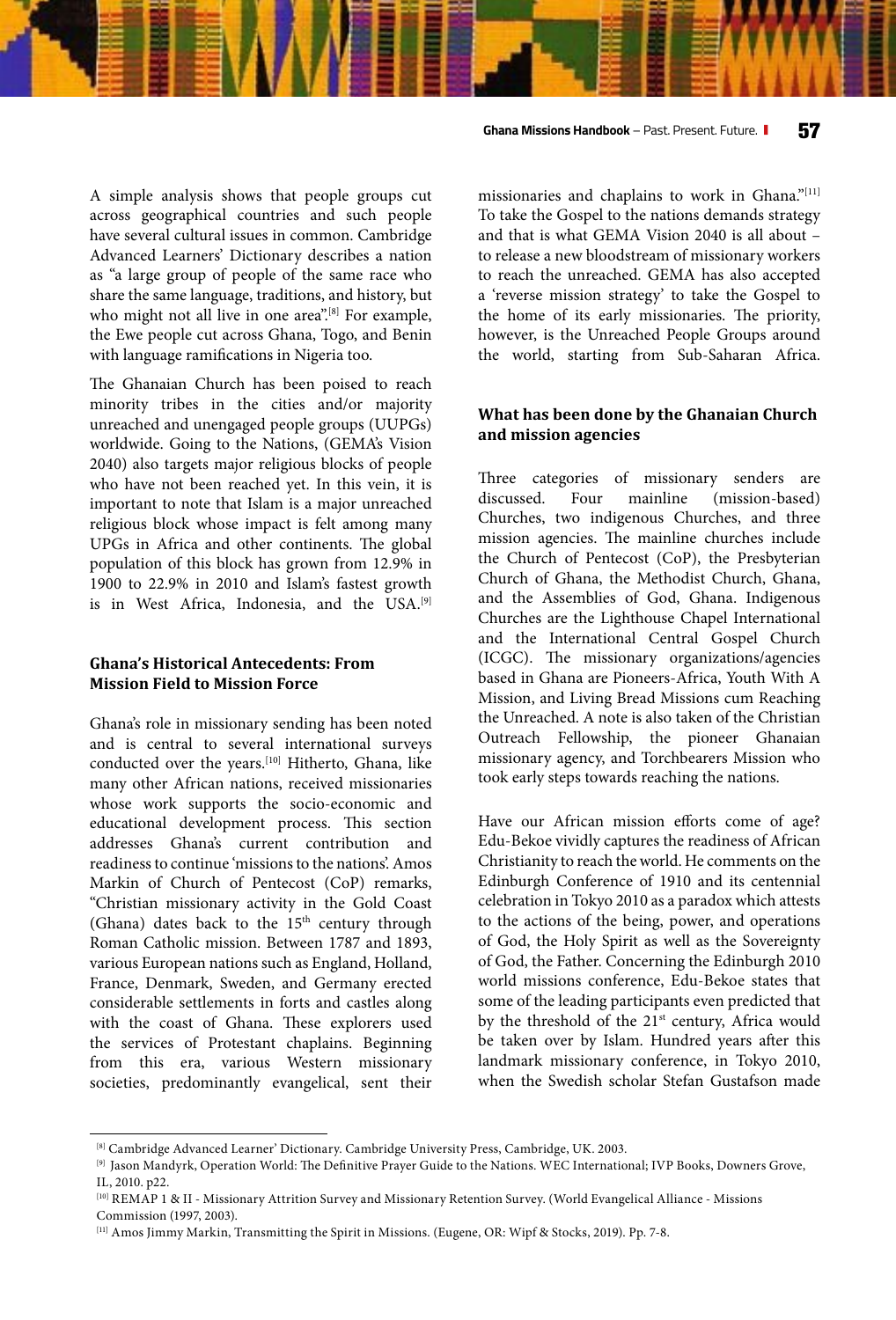the passionate appeal to the almost 2,500 delegates to "come over to Macedonia" to help Europe, Africans were heavily represented. Edu-Bekoe insists that "Africa has come of age and must not be perceived as a mission field but rather a mission force, as attested to by Lausanne III, another celebration of Edinburgh 1910, which was hosted by Africa in Cape Town (South Africa) – a testimony to Africa's ripeness and readiness to be a torchbearer of the Gospel of salvation to the world.[12] Edu-Bekoe's title captures it all, "Scattered Africans Keep Gathering," a diaspora analysis of what Ghanaian Christians, especially, are doing across the world.

Louis Nterful endorses the understanding that it is time Christians from the South make inroads into the Northern hemisphere with the Gospel of Jesus Christ. In his research on church planting efforts of the Lighthouse Chapel International (LCI), Nterful quotes Ed Stetzer, " Because population groups have migrated over the last decades into North America, combined with the fact that Christianity is no longer the American Religion, North America itself needs to be considered a mission field."[13] Stetzer insists, "We need to be about the business of applying the lens of missions to the fields of North America. Christendom is dead and missionaries are needed."[14] The Ghanaian Church's role in raising and releasing missionaries to reach migrant populations is critical. LCI's international outlook is interesting to note: "In 2011, LCI claimed to have 687 churches in 79 countries, with 27,811 members in Ghana and 38,756 members worldwide.<sup>[15]</sup> The LCI as an exceptional indigenous case study has within a short time, mobilized, motivated, and sent out young 'missionaries' to distant lands.

approach which encouraged the independence of missionary churches. Church planters were advised to operate based on self-governing, selfsupporting, and self-propagating principles. Rufus Anderson and Henry Venn propounded much of this theory<sup>[16]</sup> to help missionary Churches develop adequately within the cultures in which they were planted. The strategy encouraged the missionary to go, give, and leave so that the contextualized indigenous Church will continue from there. Rufus Anderson and Roland Allen's recommendation was to allow missions to 'produce more missions'. [17] Roland Allen focused heavily on Pauline Methods of doing missions. He insists that the New Testament method allows the missionary to do his job effectively, raise leaders, and leave the work of missions in their hands whilst he goes to other regions to initiate missionary activities, expecting the indigenes to take it from there.<sup>[18]</sup> The self-governance component engendered the independence fight in Africa. In that historical epoch, the missionary movement had not started, but administrative leadership was set up for social institutions such as schools, health facilities, and agricultural/economic ventures. Leadership was turned over to nationals - in some cases, reluctantly. A critical point, however, is the problem of financial independence and its ramifications for missionary outreaches to other nations. Most churches or mission agencies were inadequately prepared to fund operational purposes internally. An exceptional and documented case is the Church of Pentecost who had peculiar situations before and during the time of the leadership and missional transition.[19] Despite these financial challenges, many Ghanaian and some African Churches or missionary agencies have had tremendous results.

#### **What triggered Ghana's readiness for reaching the world?**

Some early missiologists proposed the 3 Self-

<sup>[12]</sup> Yaw Atta Edu-Bekoe, Scattered Africans Keep Gathering: A Case Study of Diaspora Missiology on Ghanaian Migration and Protestant Congregations in the USA. (Ghana Missiological Society, Accra, Ghana, 2018).

<sup>[13]</sup> Louis Nterful, Church expansion through church planting in Ghana: A case study of the Lighthouse Chapel International Model, (MA Thesis - Potchefstroom Campus of the North-West University, UK: 2013).

<sup>[14]</sup> Ed Stetzer, Planting Missional Churches. (Nashville: B& H Publishing Group. 2006).

<sup>[15]</sup> Wikipedia. Lighthouse Chapel International.

<sup>[16]</sup> Lewis, Jonathan, ed. World Mission - Part II (Pasadena, CA: William Carey Library, 1987).

<sup>[17]</sup> Lewis, op. cit.

<sup>[18]</sup> Roland Allen, Missionary Methods: St. Paul's or Ours? (Grand Rapids: Eerdmans, 1962).

<sup>[19]</sup> Christine Leonard, "A Giant in Ghana: 3,000 Churches in 50 Years. The Story of James McKeown and the Church of Pentecost" (Chichester, England: New Wine Press, 1989).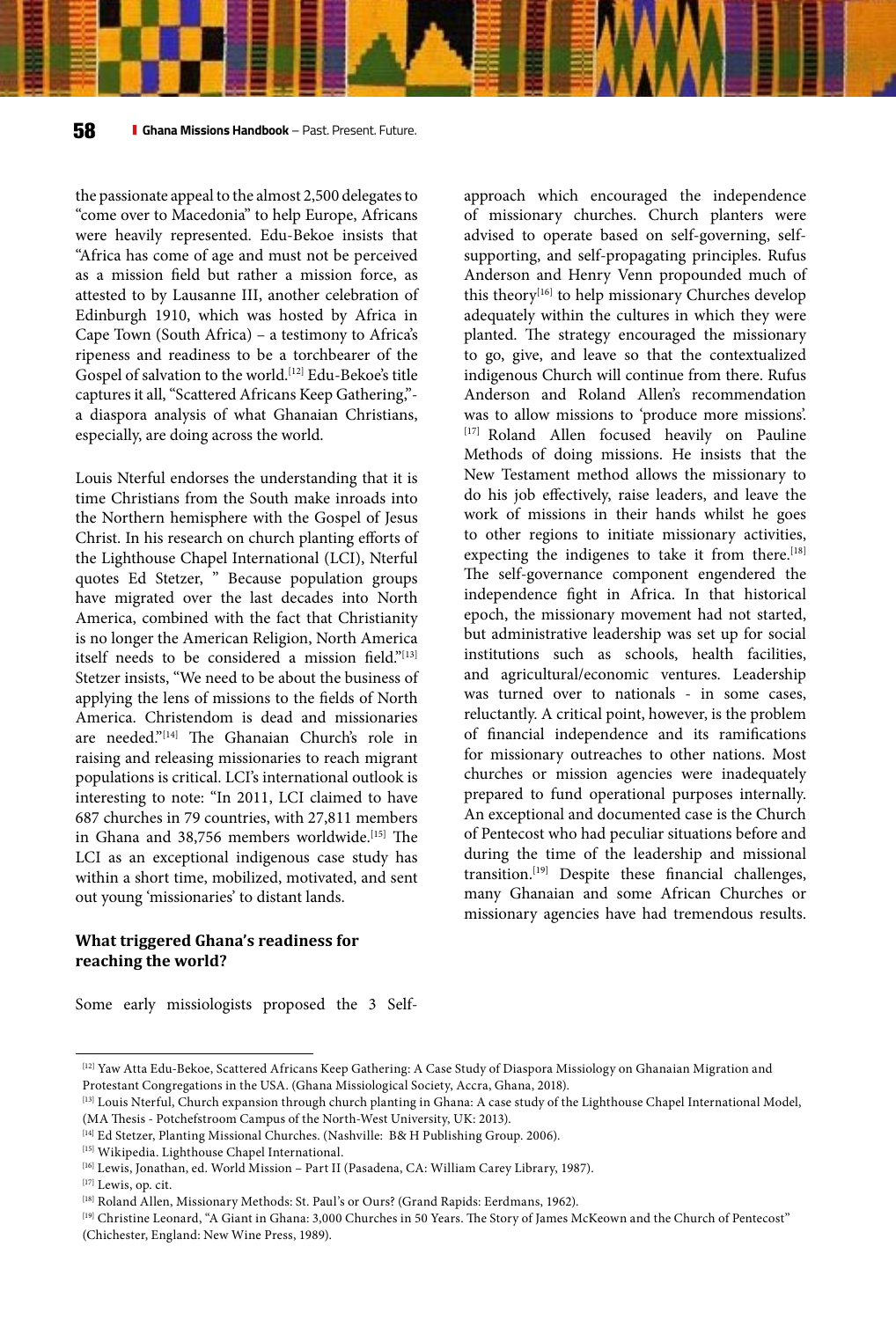#### **Ghana Missions Handbook** – Past. Present. Future. **59**

#### **The Ghanaian Story So Far**

Traditional Missionary approaches to reaching the nations have been adopted by some mission agencies in Ghana and must be recognized as such. Agencies such as Pioneers - Africa, YWAM - Ghana, and the Living Bread Missions (in alliance with Reaching the Unreached) have made some efforts. Advances have been made by other indigenous organizations such as Torchbearers Mission, Christian Outreach Fellowship, and the African Christian Mission to send missionaries to places like Togo, Benin, Burkina Faso, Cote d'Ivoire, and Malawi in recent years. Most of these agencies have been part of the national mission movement, the Ghana Evangelical Missions Association (GEMA) over its 30-year existence.<sup>[20]</sup> Some of these pioneer indigenous mission agencies have left the foreign work to their allies in the respective countries. It must, however, be noted that unlike their Nigerian counterparts who ventured into mainly distant lands like the Arab and Asian countries, the Ghanaian mission agencies have targeted their neighbors in Africa.

So far, great results are reported by the mainline Churches who are reaching the whole world from Ghana. The Church of Pentecost particularly inspires courage because of its style and approach to international missions. "As of December 31, 2016, the CoP documented its presence in 90 nations across the globe, excluding Ghana. The church claims a total membership in these nations of 437,608 believers. "The church has raised 913 ministers and 23,971 lay leaders … overseeing 4,948 local congregations."[21] The CoP's case has significant international impacts.[22] Most of the missionary sending churches in this category have administrative and operational bases in Ghana and are funded and/or administered from Ghana. The International Missions Department (IMD of CoP) is a good example. The missionaries they work with are a combination of Ghanaians, foreigners trained and released in Ghana, or

foreigners who are released into their work in other parts of the world under Ghanaian leadership and training. These church denominations and mission agencies have been selected based on the impact they have made in their attempts at taking the Gospel beyond the shores of Ghana, where they have either operated as indigenized Churches or started church planting movements.

Traditional Missions Churches with foreign missionary foundations.

#### **1. Church of Pentecost.**

As of 2006, the CoP, USA had about 4 major regions with stated membership roles.<sup>[23]</sup> This has exclusive reference to their work in the USA and refers to the Diaspora ministry among the members of the CoP and other nationals of African descent. However, the CoP has broken the myth of reaching other foreign countries where their leaders and members have operated for some time as migrants. Examples abound in the Asian countries where they now boast of indigenes of such countries receiving training and being assigned roles as national overseers and operatives of CoP based in Ghana. The total number of missionaries sent out as Ghanaians to other nations stands at 60 in 2000. [24] These are Ghanaian-born missionaries, aside from foreign nationals who have been trained and mobilized by CoP before their sending and placement in various countries around the world.

In Ghana, home missionaries taking care of mission churches are 289, some with a special designation for particular UPGs like the Fulani. CoP's unique advantage is her financial strength which is generated through her structures and fund-raising processes to support missionary work.[25] Darko and Atterbury's' article, "Towards a Biblical Model of Funding African Missions - The Case of the Church of Pentecost in Ghana," provides excerpts and lessons on why the Church has the muscles for

<sup>&</sup>lt;sup>[20]</sup> GEMA was inaugurated in February 1990 as an umbrella association to coordinate the world evangelization agenda which emanated from the National Consultation held under the auspices of the Ghana Evangelism Committee in 1989.

 $^{[21]}$  Amos Jimmy Markin, Transmitting the Spirit in Missions – The History and Growth of the Church of Pentecost (Eugene, OR: Wipf & Stock: 2019) p.184.

 $^{[23]}$  Edu-Bekoe, op. cit. p. 303.<br> $^{[24]}$  Baseline Missions Survey Forms filled by International Missions office (July 2020); Ref: Church of Pentecost, International Missions Intercessors' Guide 2020.

<sup>&</sup>lt;sup>[25]</sup> Nicholas Darko, A Dissertation Submitted for the Award of Doctor of Philosophy in Theology. South African Theological Seminary, March 2018.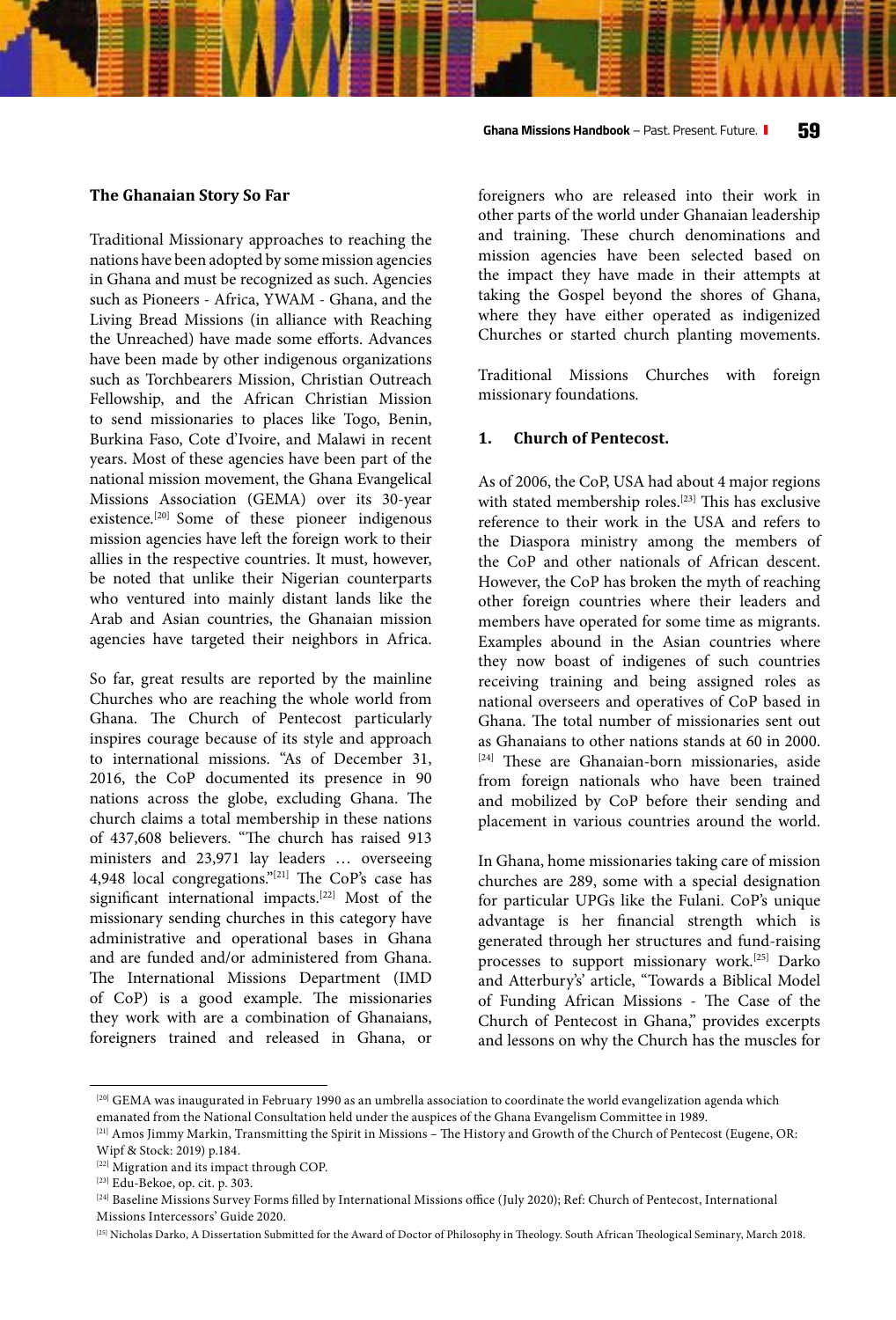expansive missionary outreach.<sup>[26]</sup> It is noteworthy that aside from the foreign mission work, the Church of Pentecost has over 2,590 ministry staff who man their churches nationally and internationally (with about 189 retirees on their records)<sup>[27]</sup>.

#### **2. Presbyterian Church of Ghana.**

In 2018, Edu-Bekoe noted 36 congregations and preaching points in North America and Australia where Ghanaians (Presbyterians) are serving. The PCG is also actively involved in missionary work, with 149 missionaries in their role. Of the number, 86 are currently serving in foreign missions.[28] The target people groups for the home missionaries are the Dagomba, the Mamprusi, and the Basare. The Directorate indicates that they are targeting China and Ukraine for foreign missionary placements. Most of the missionary activity is sponsored by local churches and designated denominational funds. The average age of those working as missionaries is 45. The PCG is also determined to mobilize, equip, and send more missionaries to other unreached people groups (UPGs) in Ghana. The PCG has long been known for its involvement in community development work including in health and education.

#### **3. The Methodist Church of Ghana.**

The Methodist Church Ghana came into existence as a result of the missionary activities of the Wesleyan Methodist Church which was inaugurated with the arrival of the Reverend Joseph Rhodes Dunwell in January 1835, in the Gold Coast (Ghana).<sup>[29]</sup> The Church has grown from that beginning to this day. From statistics gathered, the Methodist Church of Ghana has 63 full-time missionaries and 39 of them are serving in foreign fields outside Ghana, as of the first quarter of 2020<sup>[30]</sup>. The Evangelism and Missions directorate indicates that they are targeting Burkina Faso for more foreign missions. The Church admits that most of the churches planted from their foreign missions endeavors are Methodist Churches. Within

Ghana, their major missionary focus is among the Mamprusi and Banda people. Most of the financing for the missionary outreaches are derived from denominational funds. The average age of their missionaries again is 45 and as soon as they are appointed, they are released to the designated field since most of the support is raised. A good number of Ghanaian Methodists in the diaspora are also noted by Edu-Bekoe as sharing their faith with other internationals.

#### **4. The Assemblies of God Church.**

With their first recruits, Miss Beulah Buchhwalter and Guy Hickok started the first Assemblies of God congregation. The zeal of these early missionaries was so strong that they consistently worked and witnessed for the Lord under very harsh conditions and in hostile environments, resulting in the death of Bushwalker and Hickock in 1942 on the mission field. Branches of the church were established at Tamale and Walewale in 1935, and Bawku in 1937.[31] Through the years the AOG has maintained its autonomous local church standards but was conscious of its missionary roots. With time, it has been reported that their Pastoral sending tradition has produced 274 Ghanaian outlets.[32] These transplanted Pastors are mostly serving in North America, Europe, and West Africa and are sponsored by local churches and friends and families (individuals) who have been connected to them. From their indigenous focus on the Dagomba, the Assemblies of God has in recent years focused on local unreached people groups such as the Sisaala, Larteh, Kotokoli, Lobi, Mamprusi, Nanumba, Wala in Ghana, aside from their work in the aforementioned foreign fields.

#### **Situating Foreign Missions in the Ghanaian Diasporan Realities**

It is important to note that the earlier mentioned Churches' sending is mainly from a Diaspora approach. Much of this work is distinct from the

<sup>[26]</sup> Nicholas Darko and Vincent Atterbury, "Towards a Biblical Model of Funding African Missions - The Case of the Church of

Pentecost in Ghana." Conspectus: Journal of South African Theological Seminary. Vol 26; September 2018. pp 28-45.<br><sup>[27]</sup> Baseline Missions Survey Forms filled by International Missions office (July 2020). Administered by a

<sup>&</sup>lt;sup>[28]</sup> Baseline Missions Survey forms filled by the Missions Director of the PCG (April 2020).<br><sup>[29]</sup> https://www.methodistchurch.org.gh/beginning-of-methodism-in-ghana/. Downloaded on 21st October 2020.<br><sup>[30]</sup> Baseline Mi

<sup>[32]</sup> Baseline Missions Survey Forms filled by Foreign Missions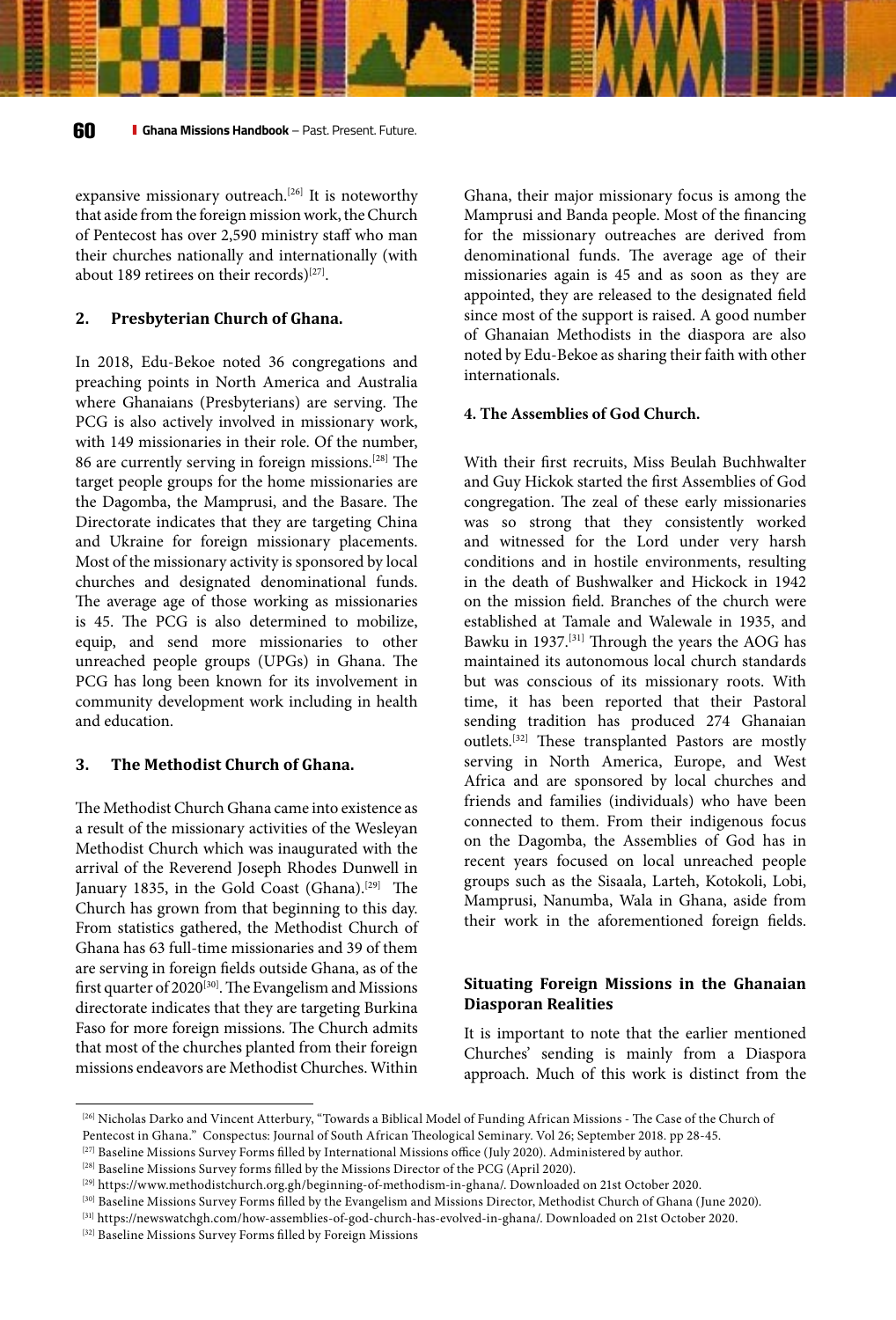**Ghana Missions Handbook** – Past. Present. Future. **61**

traditional missionary approach to cross-cultural ministry in that the outreach wings of the Ghanaian Church had been a way of ministering to Ghanaians and other Africans in the diaspora with the Gospel. Some mission literature refers to such 'missionaries' as transplanted pastors.<sup>[33]</sup> A lingering argument is that the 'missionaries' touch heavily on their kind, but have not reached unreached Westerners in their attempts. However, the 'intentionality is changing' and the Diaspora 'missionaries' are encouraged to target their host countries and people groups with the Gospel since it is recognized, especially in Europe, that the traditional church had fallen into apostasy. Francesca Scrinzi confirms the background and determination of Sub-Saharan migrants in Europe. She maintains that migrants, whether from mainline protestant historical churches or evangelical churches, "are characterized by an emphasis on the personal experience of conversion and the encounter with God – the 'born-again' experience – as well as by religious activism aimed at converting others."<sup>[34]</sup>

Apostle Amos Jimmy Markin, indicates that much of CoP's work comes 'through the experiential power and reliance on the Holy Spirit and the indigenous factor...'[35] He contends that the African Church (to wit the African Pentecostals in general) is involved in the current growth, mission, and changing face of global Christianity. In the same spirit, Apostle Prof Opoku Onyinah contends that the missionary movement beyond Ghana, '…has a deliberate intention for the reverse mission."[36]

#### **Indigenous Ghanaian Churches Reaching the World**

1. International Central Gospel Church (ICGC). The ICGC is an indigenous Ghanaian Church with extensive operational branches in Ghana. The Church launched its intentional missionary movement after some years of operation. As

of 2020, it has reported 113 missionaries in various fields in the home and foreign missions departments. Forty-five are directly into foreign missions and oversee denominational churches in different countries in Africa and Europe. Funding to support most of the foreign mission work is drawn from local branches, individuals, and families who understand the vision to reach out to the nations and partly also from designated denominational funds. ICGCs scope of home mission covers tribes such as Wala, Gonja, Bimobas, Sissala, and Kombas. The missionary workforce of the ICGC, average age 30, is much younger than other agencies report.<sup>[37]</sup> The ICGC looks forward to reaching more people groups in Ghana and beyond given its vision for planting 3000 churches worldwide. This vision is attracting the attention of those who are being mobilized.<sup>[38]</sup>

2. Lighthouse Chapel International - now United Denominations Originating from Lighthouse Groups of Churches (UD-LOGC). Lighthouse Chapel International was founded in 1988 by Dag Heward-Mills and headquartered in Accra, Ghana. As of 2017, LCI had more than 1800 branches in 79 countries worldwide (Africa, Europe, Asia, the Caribbean, Australia, the Middle East, and the Americas). White and Acheampong quoted Stewart and Nadia remarking that LCI is one of the largest of the Pentecostal churches that have appeared since the late 1970s in cities in Africa.<sup>[39]</sup> A key element discovered by White and Acheampong in their study of LCI's success story of sending large numbers of 'missionaries' across the continents has to do with effective planning - based on the four principles of planning, organizing, directing, and controlling.<sup>[40]</sup> The most recent of Lighthouses' advancement is marked in what is referred to as the UD-

<sup>[33]</sup> Kairos Course. The Task Remaining - Chapter 6, 4th Edition. (Definition of Terms). [34] Francesca Scrinzi, Migrant Christianity: Migration, religion and work in comparative perspective. Evangelical 'ethnic churches' in Southern Europe. https://www.academia.edu/37437639/MigrantChristianity\_Migration\_religion\_and\_work\_in\_comparative\_ perspective\_Evangelical\_ethnic\_churches\_in\_Southern\_Europe\_FINAL\_RESEARCH\_REPORT?email\_work\_card=readinghistory. 2018). Assessed 4<sup>th</sup> September 4, 2020.<br><sup>[35]</sup> Amos Jimmy Markin. Transmitting the Spirit in Missions - The History and Growth of the Church of Pentecost. Wipf & Stock,

Eugene, OR. 2019.<br><sup>[36]</sup> ibid (back cover notes)

<sup>&</sup>lt;sup>[37]</sup> Baseline Missionary Survey Forms filled by Missions Director (July 2020).<br><sup>[38]</sup> Conversation with Rev. Lewis Fiadjoe, the Missions Director of ICGC (August, 2020).<br><sup>[39]</sup> White, P. & Acheampong, B.O.,'Planning and Lighthouse Chapel International', Verbum et Ecclesia 38(1), a1699. https://doi.org/10. 2017 410.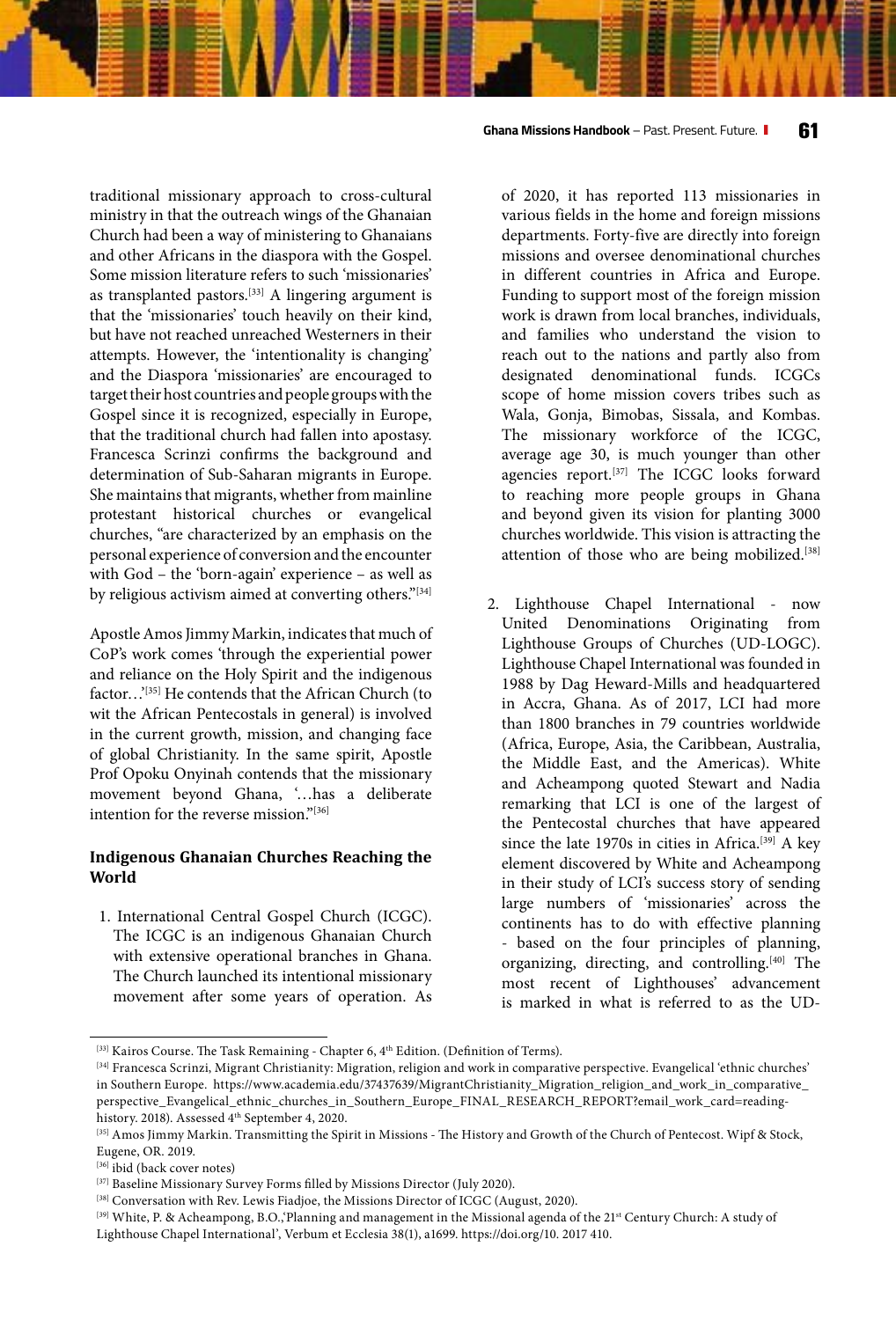OLGC - United Denominations Originating from Lighthouse Groups of Churches. "UD-OLGC is made up of 18 denominations, over 6,075 churches 111 Bishops in 92 countries. [41] The available information does not support or delineate directly how many of the denomination's leaders are directly considered as missionaries. It is however remarked that UD-OLGC aims at raising 2000 Apostles.<sup>[42]</sup> This introduces the concept of being intentional and strategic in mission sending. It is remarked that LCI's success also hinges on the worldview that all professions are mobilized for the mission field, "With this worldview, the missional church understands itself to be a missionary by nature – called, equipped and sent into the world by the Holy Spirit to participate fully in God's mission (Van Gelder 2005:23).<sup>[43]</sup>

#### **Ghanaian Mission Agencies Reaching the World**

#### **1. Pioneers – Africa (PA)**

Pioneers-Africa is a mission agency founded in Ghana. The founding Director, a Medical practitioner, along with other compatriots worked in reaching the Fulani in Mali for a long time. Pioneers-Africa has also been daring in its attempts to reach diverse groups in North Africa through the Desert Streams Initiative and other collaborative efforts with their partners abroad. PA currently has 120 missionaries serving in different UPG locations in Ghana, Africa, and beyond. The total number of direct foreign missions is 37 and dispersed in different locations across the globe. One of such foreign missionaries is a Ghanaian Deputy Director of Pioneers' global organization, currently serving in Thailand. The average age of missionaries is 40.

Being true to the local roots the PA reaches several Ghanaian UPGs including but not

limited to the Banda/Ligbi, Bimoba, Chokosi, Dagabas, Dagomba, Fante, Fanti Kramo, Frafra, Fulani, Hausa, Kokomba, Kusasi, Mamprusi, Mossi, Nafaana, Nanumba, Sissala, and the Talensi.[44] Most of these UPGs are Muslimbased communities. The PA is strictly nondenominational and plants Churches that are handed over to various denominational groups across the fields served. Pioneers-Africa does a lot of friend-raising efforts with local churches and denominations to generate resources for the missionaries that are sent out.

#### **2. Youth With A Mission - (YWAM - Ghana)**

YWAM Ghana started many years ago in the port city of Tema. The focus of the worldwide ministry has been in discipleship training of missionaries, who are then deployed mostly on a short-term basis to different communities and countries. Most of the trainees eventually return to their mother organizations and are thus deployed for appropriate mission assignments. As such YWAM doesn't keep records of sending missions directly to specific countries. The staff draws its mission support from individuals, families, and local churches. The foreign 'student-missionaries' usually return to their bases and home countries. The Director of the Kumasi Training base indicates that foreign trainees/graduates return to serve in foreign countries but are not under YWAM's jurisdiction.[45]

#### **3. LBM/Reaching the Unreached.**

The Living Bread Missions is an indigenous missionary work committed to training, outreach, and church planting. It has a working relationship with Reaching the Unreached which operated a missionary training base in Ghana but stopped the training and eventually mobilized all its graduates to serve among the Unreached People Groups in Ghana and Togo initially. The work eventually expanded

<sup>&</sup>lt;sup>[40]</sup> Dayton, E. & Fraser, D., Planning strategies for world evangelization, Eerdmans Publishing Company, San Francisco, CA. 2005).<br><sup>[41]</sup> www.daghewardmills.org. Downloaded on 31st October 2020 (World Vision of UD-LOGC)

<sup>2005), 23–33.</sup> 

<sup>[44]</sup> Baseline Missionary Survey Forms filled by Pioneers Africa Director (June 2020). [45] Personal conversation with, and survey result from Pastor Lewis Roberts - YWAM Kumasi (July 2020).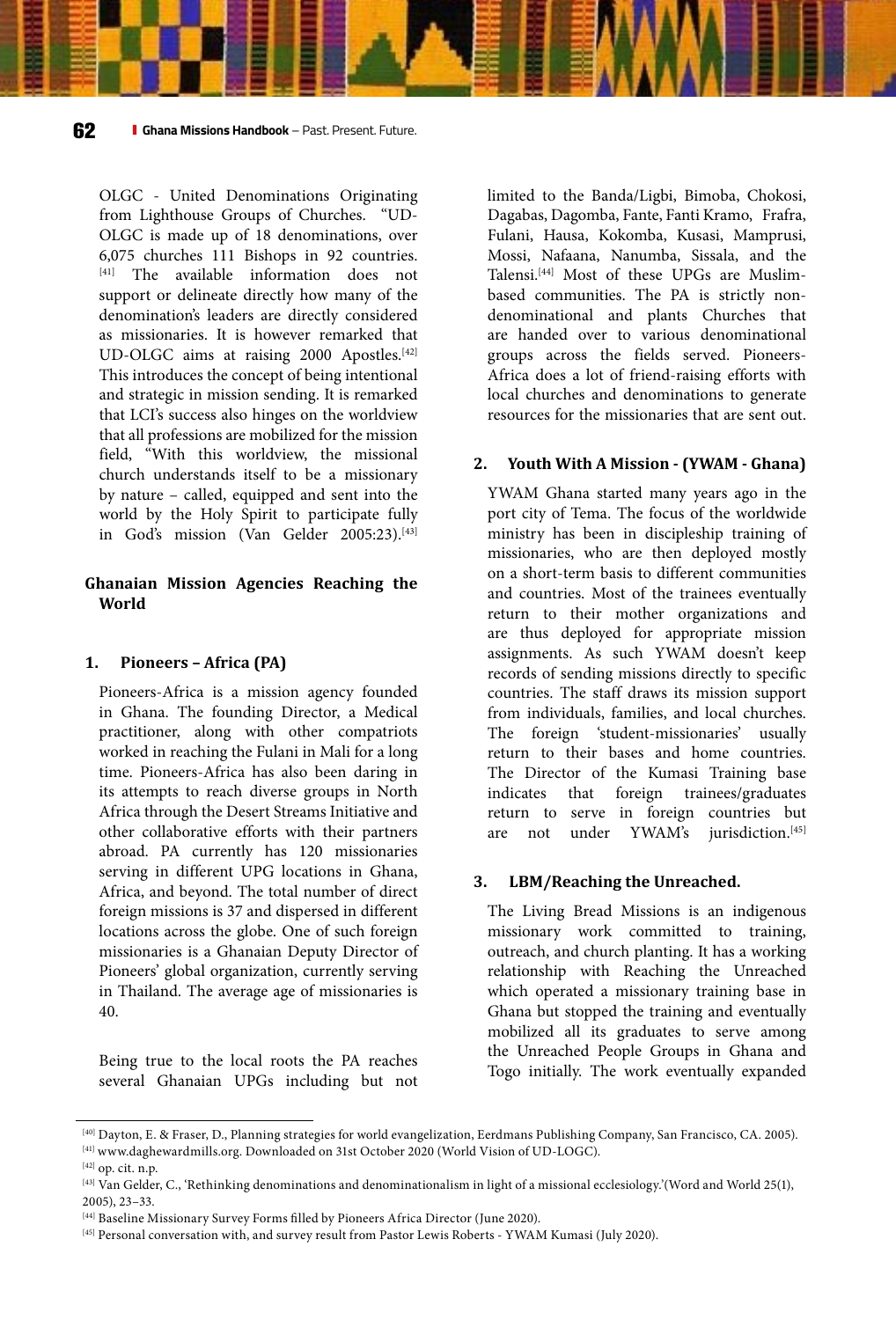into Cote D'Ivoire and Burkina Faso. The current collaborations have operations among the following major UPGs in **Ghana** Banda/ Ligbi, Sissala, Mamprusi, Fulani, Wala, Lobi, Birifor, Dagari, Busanga, **Togo**: Moba, Gourmanche, Anufo, Chokossi, Gamgam, Ewe, etc., **Cote D'Ivoire:** Agni, Baoule, Djula, Lobi.

Most of the over 100 churches planted are independent and are run by the missionaries and their supporting pastors who have been discipled and empowered in the process. The 41 key missionaries average of 45 years. Plans are afoot to reach out to more UPGs. Part of the funding for the fundamental care of missionaries is provided by friends based in the USA - except a few of the missionaries who are reliant on funds generated from local church tithes and local friends.

#### **What Does the Future Hold for Ghana's Mission to the World?**

There is ample evidence that the Ghanaian church has indeed come of age and has been involved in missions to other nations. As we strategize to use the professional and manpower resources, we stand to a greater advantage of reaping heavy partnership benefits of the Church. A large and resourceful diaspora exists to take the agenda of Vision 2040 forward and feed into the vision for the world. A welltrained/discipled young and exuberant traveling Ghanaian is an asset to the Kingdom agenda. Efforts are encouraged to explore missional synergy as we reduce the excessive focus on denominations.

As it stands now, Ghana Vision 2040 aims at raising, equipping, and releasing 30,000 people (with emphasis on but not limited to young people as missionaries) to the nations of the world. We are bonafide participants in God's agenda and vision for the unreached world. As broad as the vision stands, GEMA by her vision is but a catalyst and will explore the opportunities already available in the Ghanaian Church and missionary organizations as demonstrated.

a. GEMA Vision 2040 sounds the alarm for more intentional involvement in the Master's mission across the borders of many nations. It is also a clarion call to know who is serving in what field and thereby allow synergy in the work of mission. Vision 2040 is a call to the body of Christ and not specialized for a category of Christian involvement. Vision 2040 urges local churches and para-church organizations to engage in foreign and indigenous collaborations - preparing the Church for greater achievements in missionary endeavors (1 Cor 14:7-8).

- b. The Ghanaian church has successful multifunctional and multi-denominational perspectives of missions. We are duty-bound to draw on missionary best practices to enhance future performances. We must assess our collective weaknesses and learn how to leverage our strengths to get the best results. There is a great opportunity for some roundtable discussions among leaders so that we can explore Ecclesiastes 4:9-12 and Amos 3:3 concepts within missions.
- c. Posterity will be grateful to current leaders if partnerships and, particularly, mission synergy is developed for the Ghanaian missionary enterprise. Such synergy will explore human resource mobilization as a priority factor. What a great privilege it would be if the local church deploys its members in mission fields through workable discipleship structures, which are sometimes best administered by para-church organizations. What beauty would result if professionals from different backgrounds working in an unreached community collaborate to bring the message of salvation to the indigenes, demonstrating that we are all serving the same living Jesus!
- d. It is time to fully explore the professional 'capital' of the young and resilient missionary force.<sup>[46]</sup> It has become amply evident through campus ministry engagements that more Christian professionals are ready to be sent to the nations. The need is for appropriate Discipleship systems to prepare such professionals before they launch into the Diaspora. When Ghanaian Christian professionals in the diaspora also agree to be mentors and models for such young people across the board, adequate and supplementary help will be available to young missionaries. Young professionals are the existing contingency that must be empowered and encouraged.

<sup>[46]</sup> Sampson Dorkunor, REMAP II Report on Ghana, (Connections: The Journal of the WEA Missions Commission, Vol 2 No. 2., June 2004), p59-61.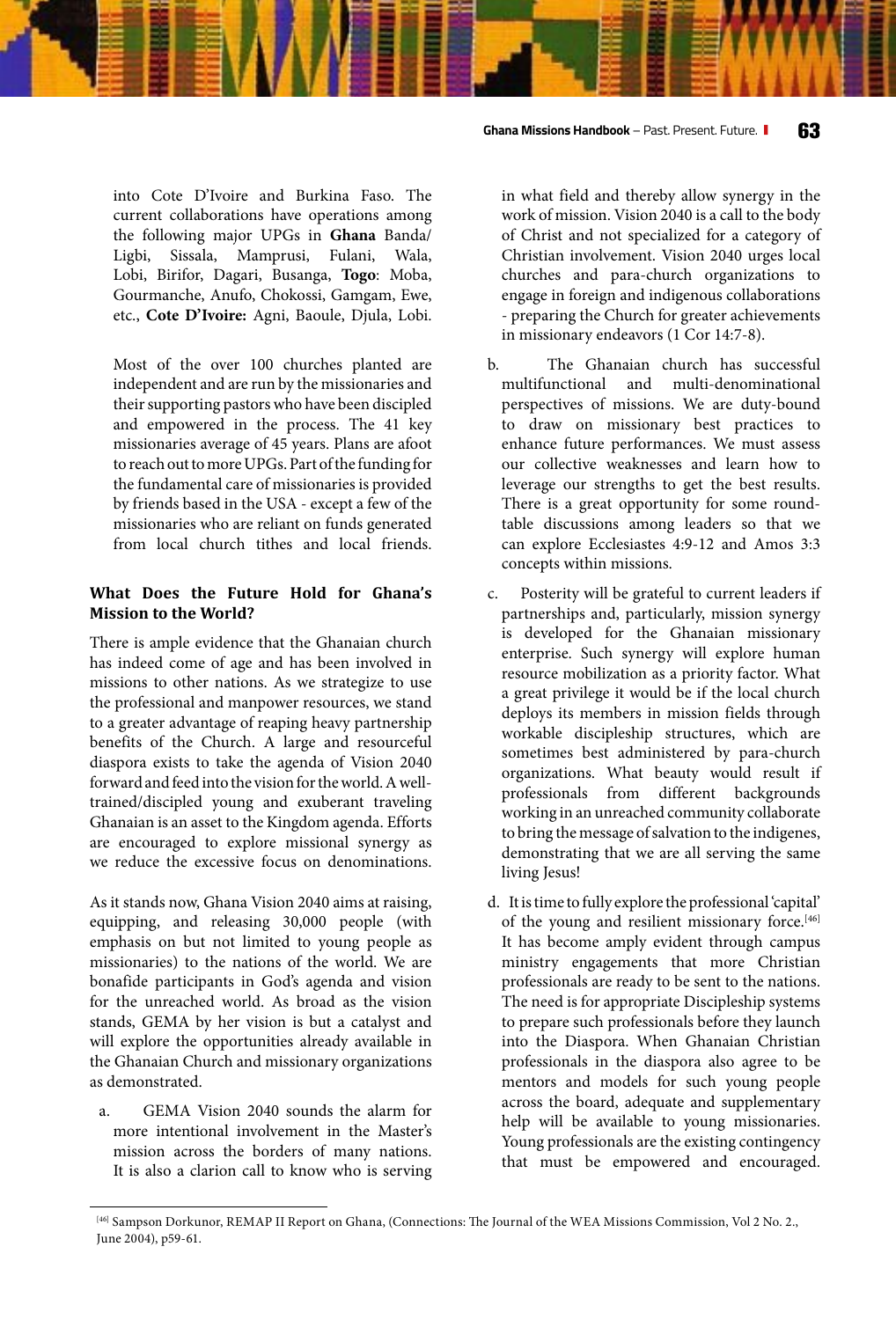Bishop Heward-Mills remarked that he has many medical doctors, specialists, lecturers, architects, and engineers, all of who are serving as lay pastors (Heward-Mills 2007b:3). Thus, every individual in the church shares the burden of ministry and carrying out the mission of God. [47]

e. Financial equipping is so vital to the growth and re-engineering of the missions architecture in-country and abroad - especially for full-time missionaries. Without an adequate financial stand at home, it will be difficult to support missionaries abroad. Again, if the agencies work together, best practices in raising and spending money will be shared. The challenge remains especially for para-church organizations to understand how to be self-sustaining, selfreproducing, and self-governing and also how to partner with the mainline Church in mission support.

Among the challenges to be dealt with as the Ghanaian Church considers her role in international missions is keeping the missionaries in shape and ready to spend and be spent. We need a form of member care that produces resilient, healthy, and effective missionaries<sup>[48]</sup> who will deliver the Gospel message and cause transformation in the communities they are sent to. From a concerted and coordinated front, missionary agencies and local churches can forge missionary support systems that will endure and encourage more people to get enrolled in the service of the Master. This includes simple insurance cover for health, retirement, and death. If all the numbers of Ghanaian missionaries are collated and congregated into the working force with adequate and workable policies, we will go far as a mission-sending nation. A strong mission support system will involve:

- ▶ Challenging the Ghanaian Church to explore her indigenous God-given (and sometimes boasted about) resources for missionary endeavors.
- ▶ Challenging the Ghanaian Diaspora Church to consider her roots<sup>[49]</sup> and offer the necessary financial support for indigenous missionary endeavors.
- ▶ Calling for feasible and workable Partnerships

with the world missionary movement. This is a call for equal partnerships with all the varied resource endowments - without inferior superior notions.

With such potent considerations, Ghana Vision 2040 is Mission Possible: Ghana To The Nations!!!

GEMA's role at this crucial point in mission history is a determinant of how engaged the younger generation will be for the decades ahead. GEMA's role is that of a network facilitator! GEMA stands the great opportunity of being a rapporteur and facilitator on what is happening with Ghanaian missions without interrupting the flow of work in the denominations and individual para-church groups.

**Sampson Dorkunor** is the General Overseer of the Living Bread Missions and an ex-President of the Ghana Evangelical Missions Association. He supervises missions work across West Africa. He is passionate about the Unreached People Groups and Intentional Discipleship.

He can be reached through sdorkunor@gmail.com or +233-24-423-0290.

#### **Bibliography**

1. Darko, Nicholas. A Dissertation Submitted for the Award of Doctor of Philosophy in Theology. South African Theological Seminary, March 2018.

2. Darko, Nicholas and Vincent Atterbury, "Towards a Biblical Model of Funding African Missions - The Case of the Church of Pentecost in Ghana." *Conspectus: Journal of South African Theological Seminary. Vol 26; September 2018.* pp 28-45

3. Dayton, E. & Fraser, D., 1990, Planning strategies for world evangelization, Eerdmans Publishing Company, San Francisco, CA. 2005.

4. Dorkunor, Sampson, REMAP II Report on Ghana, *(Connections: The Journal of the WEA Missions Commission, Vol 2 No. 2., June 2004)*. p59-61.

5. Edu-Bekoe, Yaw Attah and Enoch Wan. "Scattered

<sup>&</sup>lt;sup>[47]</sup> White and Acheampong, op, cit.<br><sup>[48]</sup> Laura Mae Gardner, Healthy, Resilient, & Effective in Cross-cultural Ministry. (Yayasan Gloria, Yogyakarta, Indonesia: 2015).<br><sup>[49]</sup> World Bank and other statistics on remittanc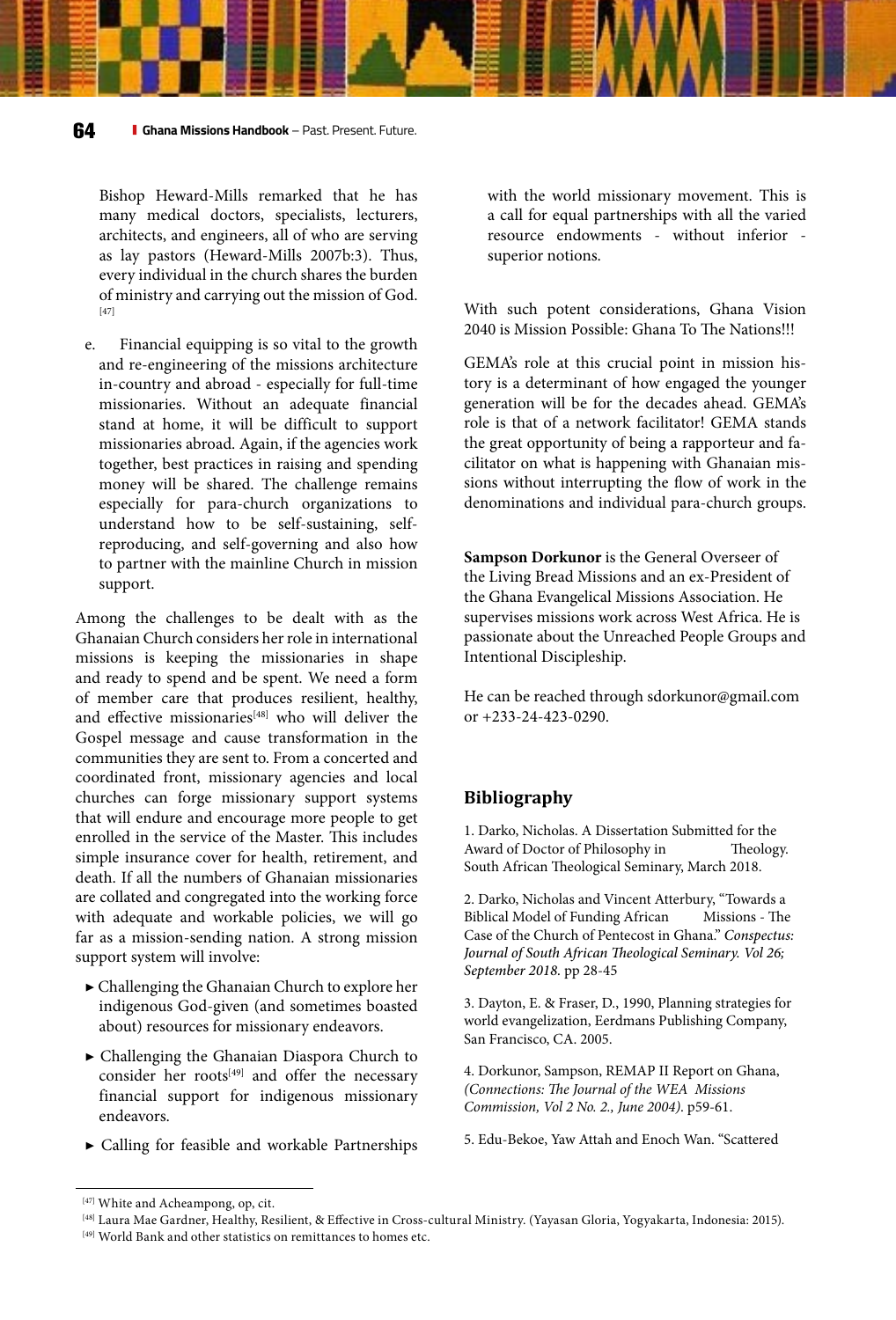**Ghana Missions Handbook** – Past. Present. Future. **65**

Africans Keep Coming: As Case Study of Diaspora Missiology on Ghanaian Diaspora and Congregations in the USA." (Western Seminary, Portland, OR: 2013).

6. Edu-Bekoe, Yaw Attah. Scattered Africans Keep Gathering: A Case Study of Diaspora Missiology on Ghanaian Migration and Protestant Congregations in the USA. (Ghana Missiological Society, Accra, Ghana, 2018).

7. Gardner, Laura Mae, Healthy, Resilient, & Effective in Cross-cultural Ministry. (Yayasan Gloria, Yogyakarta, Indonesia: 2015).

8. Birgit Herppich, Birgit. "Immigrant Communities in America - Objects of Mission or Missional Agents? The Case of the Church of Pentecost (Ghana) in Urban America." Presentation at NAMLC, Scottdale, AZ. September 29 - October 01, 2011.

9. Markin, Amos Jimmy. Transmitting the Spirit in Missions - The History and Growth of the Church of Pentecost. Wipf & Stock, Eugene, OR. 2019.

10. Nterful, Louis. Church expansion through church planting in Ghana: A case study of the Lighthouse

Chapel International Model, (MA Thesis - Potchefstroom Campus of the North-West University, UK: 2013).

11. Scrinzi, Francesca Migrant Christianity: Migration, religion and work in comparative perspective. Evangelical 'ethnic churches' in Southern Europe. https://www.academia.edu/37437639/ MigrantChristianity\_Migration\_religion\_and\_w ork\_in\_ comparative\_perspective\_Evangelical\_ethnic\_churches\_ in\_Southern\_Europe\_ FINAL\_RESEARCH\_ REPORT?email\_work\_card=reading-history. (2018). Assessed 4th September 4, 2020.

12. Stetzer, E.J. Planting Missional Churches. Nashville: B& H Publishing Group. 200 13. Van Gelder, C., 'Rethinking denominations and denominationalism in light of a missional ecclesiology', (Word and World 25(1), (2005)23–33.

14. White, P. & Acheampong, B.O.,'Planning and management in the Missional agenda of the 21<sup>st</sup> Century Church: A study of Lighthouse Chapel International', *(Verbum et Ecclesia 38(1), a1699. https:// doi.org/10. 2017).* 410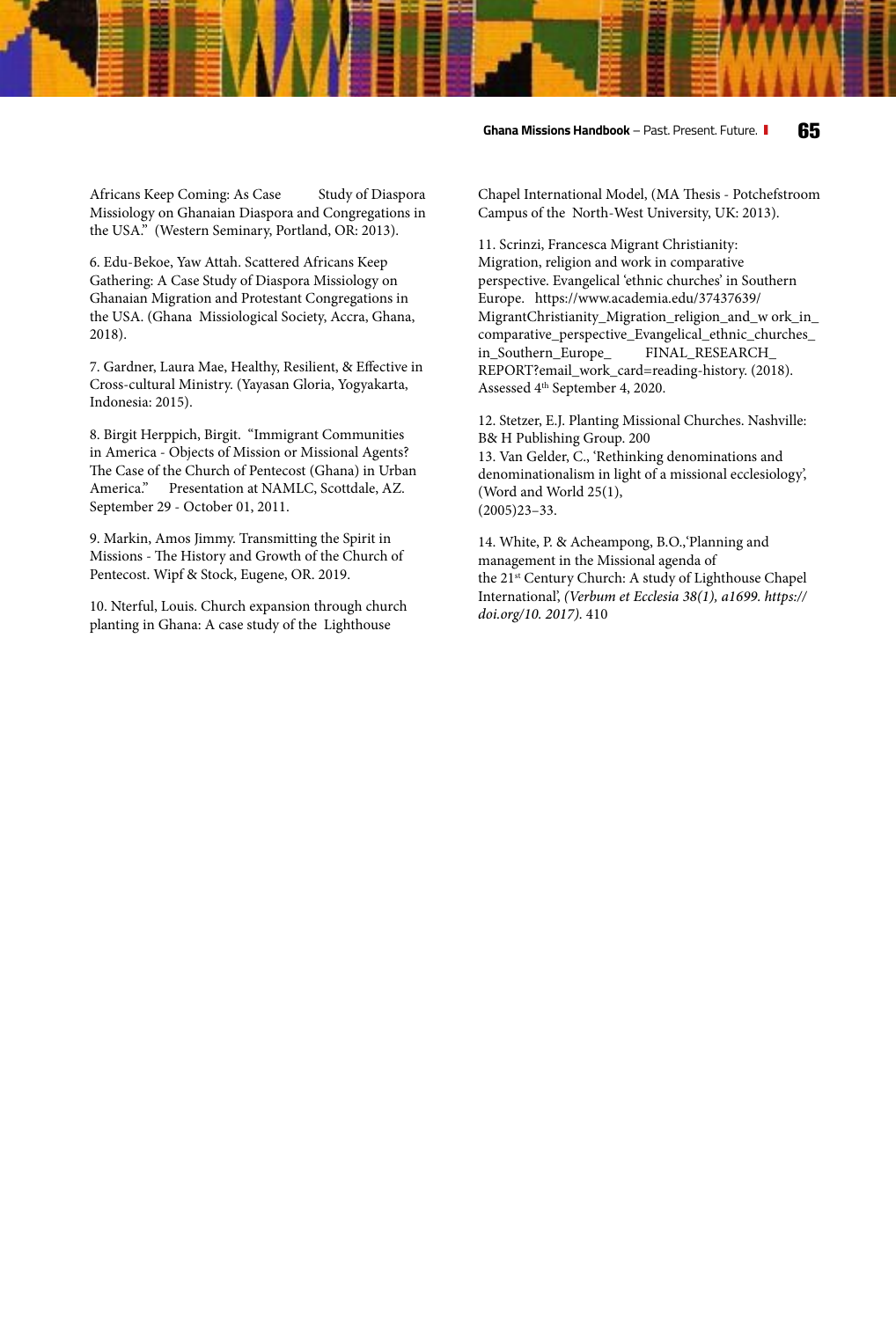## **GHANA TO THE NATIONS THE CASE OF CHURCH OF PENTECOST**

#### **Apostle Amos Jimmy Markin**

#### **1. INTRODUCTION**

This presentation is an attempt to use the case of Ghana's Church of Pentecost, one of the largest and fastest-growing indigenous Pentecostal denominations in the West Africa subcase of Ghana's Church of Pentecost, one of  $\mathsf{\mathsf{L}}$  the largest and fastest-growing indigenous region, as an evaluation of how Church's especially Ghanaian Churches are endeavoring to fulfil the Great Commission mandate.

#### **A. BRIEF HISTORICAL BACKGROUND OF THE COP**

The origin of the CoP is traced from an indigenous Ghanaian Christian initiative in a remote part of the Eastern Region of Ghana in the early 20<sup>th</sup> century. However, the CoP locates its historic roots in the British Apostolic Church, in Bradford, England.

This is due to an earlier collaboration between the British Apostolic Church and the group in 1935. Through this collaboration the group became affiliated with the Apostolic church of the UK, headquartered in Bradford, UK as its local branch, becoming the Apostolic Church of Gold Coast (Ghana).

The British Apostolic Church sent its missionary, an Irish, James McKeown to supervise it as its local branch in 1937. The CoP considers as its missionary founder Reverend James McKeown but remains an indigenous Ghanaian initiative. Tracing its history from the arrival of Reverend James McKeown to the Gold Coast in 1937 to the present, the Church has steadily grown with very phenomenal statistics both in Ghana and other parts of the globe.

#### **B. GROWTH STATISTICS**

The Church is estimated to be growing or expanding at an annual rate of seven to ten percent. They open an average of between 500 and 1000 churches or congregations or what they call Local Assemblies every year in their worldwide statistics for the last 10 years. The number of souls won and baptized for the past 10 years is on the average of 250 000 per year. The overall membership of the Church as of 2018 is put at 3, 257, 943 as per attendance in the regular Church register. This is made up of 2, 759, 642 adherents in Ghana and a total of 498, 301 in other nations. In Ghana, the CoP estimates a total of 16, 270 local churches and 5, 532 congregations in other parts of the globe. This paper has outlined some twelve (12) vital indicators accounting for her growth and mission's agenda. And mentioned some challenges confronting the system.

#### **2. FACTORS FOR GROWTH AND MISSIONS**

#### **a. Experience and Reliance on the Holy Spirit**

The impact that has been noted in the growth and missions of the CoP is as the result of its keen emphasis on the experience of the Holy Spirit and the outflow of the relationship that its members or adherents and leadership development with him. What constitutes their power generation for living and witnessing, voluntarily and selflessness or rather sacrificially loving and living for Christ and his service is this factor. In whatever class or group of its constituents, children, youth, or adult, experience, dependence, and reliance on the experience and guidance of the Holy Spirit is most prominent.

#### **b. Aggressive Evangelism**

Directly following after the experience of the Spirit, as probably is the after effect, is aggressive evangelism. The most obvious reason for the growth and missions of the CoP is that its top priority has always been evangelism both at home and abroad.

In the CoP, the deliberate focus or ultimate purpose for every function or gathering is to win souls through conversions. This includes functions such as child naming ceremonies, birthday celebrations, funeral gatherings, church services, conventions,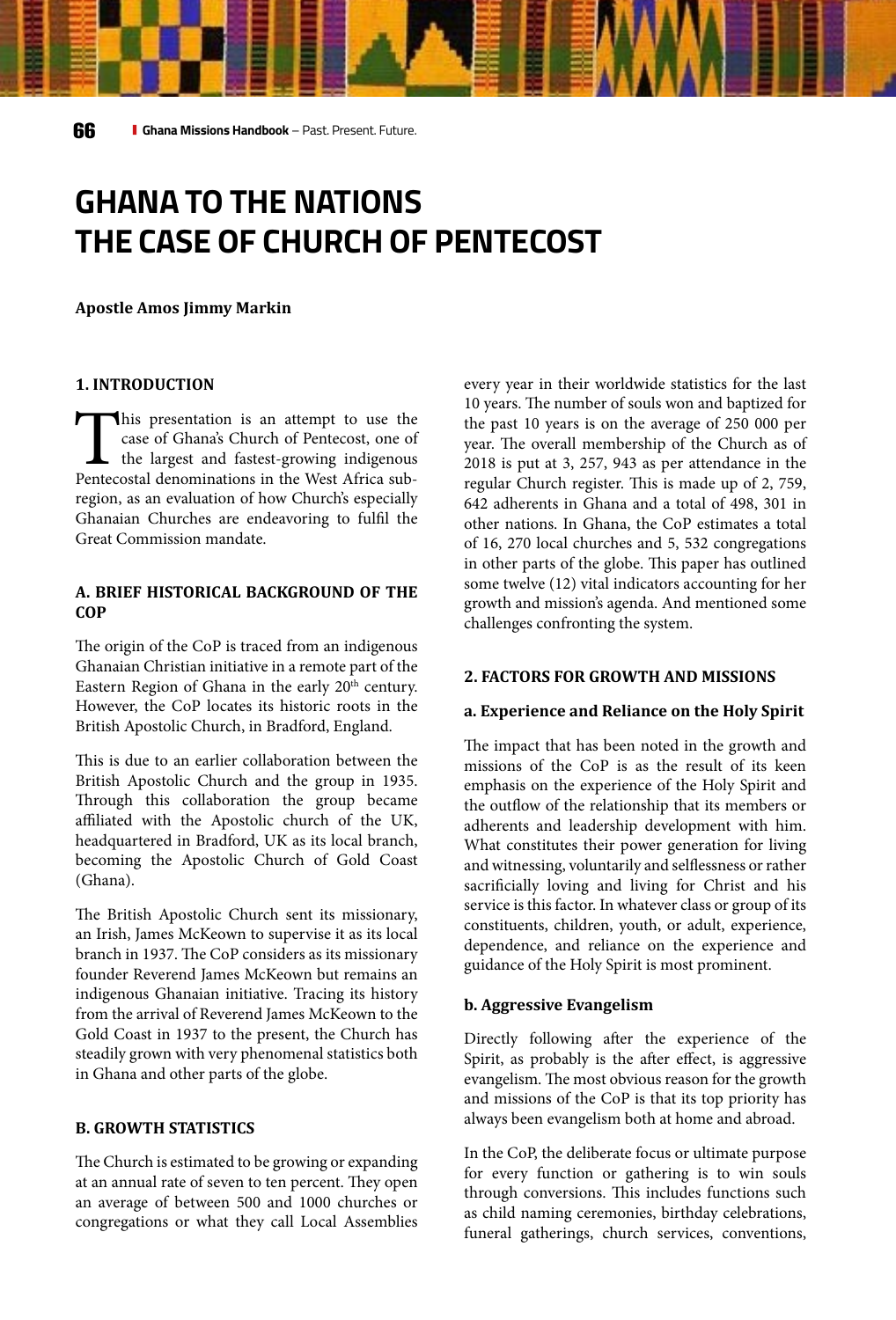rallies, and others. The strategies used include organizing proclamation outward events, smallgroups evangelism, and personal evangelism. These are engaged in various forms and specialties. Conventions, Rallies, Mobile Cinema Evangelism, Hospital and Prisons Ministry, Sports Evangelism, Social Media outreaches, Social Intervention Evangelism, Specialized Ministries to different groups (Chiefs, Parliamentarians, prostitutes, LGBT groups, poor and needy, Fulanis, Muslims and other religious groups), dawn broadcasting, schools and colleges evangelism and child evangelism.

The CoP aims at reaching every group or community and peoples of all caliber and status with the gospel. Every individual, including the top leaders of the church, movement or ministries, board or committee, social services and others are all involved in evangelism.

#### **c. Laity Involvement**

Evangelism, Church Planting and Missions in the CoP, whether at home or abroad is not the preserve of some specialized few, such as the clergy or some specialized gifted persons involved in evangelism. It is rather the work of the entire church populace including the laity.

#### **d. Vernacularization**

This laity involvement is made possible through its vernacularization tradition. Vernacularization in the CoP is given expression through the use of locally -composed choruses and songs, the narration of personal testimony, public Scripture reading, and preaching of sermons in the Church. This makes the outlook of the church simple for indigenous participation and gives a positive response to the gospel.

#### **e. Community Based Local Churches Supervised by lay Leaders**

The CoP grows, maintains the spiritual health of its members by its peculiar church planting strategy. The denomination has a close-knit congregational system. The churches are community-based and are supervised by lay leaders. The members are encouraged to fellowship within the community closet in proximity, where they will be identified, pastored, and discipled. In this pattern, they are trained to use their lifestyle to influence their community for the gospel.

#### **f. Functional Ministries**

The CoP operates with five functional ministries (Evangelism, Women, Men, Youth and Children). The purpose is to maintain each group with its peculiar demands and use it to reach its kind. But the evangelism ministry overlaps in all the ministries. Each functional ministry has enshrined in its aims and objectives for operation the winning of souls for Christ. In that regard, every member of the church is a member of the Evangelism Ministry together with being a member of any of the rest. It is this evangelism ministry that is responsible for equipping, training, mobilizing and deploying the entire church for the work of evangelism and church planting. But its task is to equip each member to have evangelism as a lifestyle, learn to witness for Christ everywhere and plant churches in their communities or sojourning places. Planting of Churches in the CoP is the initiative of any member.

#### **g. Pentecost International Worship Centers (PIWC)**

However, for the CoP to remain relevant and become available to all classes of people the church periodically adopts innovations to address every change. One of such innovations is the establishment of Pentecost International Worship Centers (PIWC). The PIWC innovation seeks to create Bible-based contemporary churches to meet a specific audience. These identified groups include highly qualified professionals and academicians, young people who are drifting to other denominations due to unfamiliarity with the local or traditional languages and the form of liturgy. And others who cannot communicate or understand the vernaculars, such as diplomats, missionaries, and expatriates. These are also equipped to send the gospel to their nations.

#### **h. Home and Urban Missions (HUM)**

Following that same pattern as the PIWCs, the Church has rolled out other evangelistic outreach innovations as responses to currents developments. One of such is the Home and Urban Missions (HUM). The focus of the HUM is to extend to ministry to people of northern extracts in southern Ghana and other migrants such as Fulanis and other neglected communities who migrate to Ghana from countries such as Niger, Burkina Faso, L'Cote d'Ivoire, Togo; Nigeria, China and a large community of Indians and Lebanese.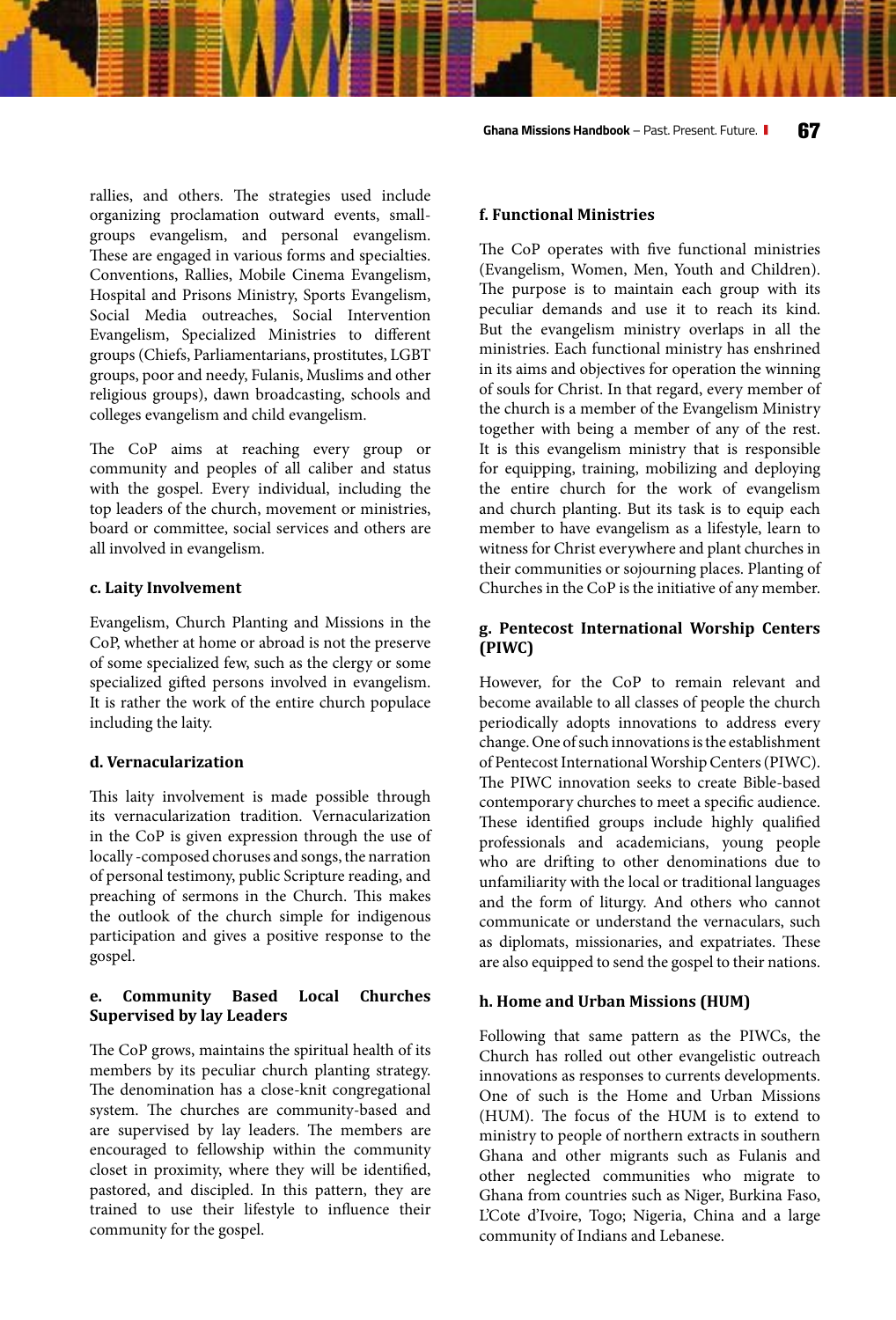#### **i. Ministry to People with Disability (PWDs)**

Closely related to the HUM, is ministering to people with disabilities in society. These include physically impaired, hearing impaired, blind, Albinism and others. Persons with disabilities are considered the world's largest minority group. It is estimated that 15%, 1.2 billion of the world's population are PWDs and in Ghana over 5million.

#### **j. Missions Structures and Strategies of CoP**

The CoP strategically separates Evangelism Department and Missions Department. The Evangelism Department is headed by the Evangelism Ministry Directorate. It is aimed at or focuses on the proclamation of the gospel, mobilization and motivation for practical evangelism (organization of proclamation outreach events, small group evangelism, and personal evangelism), discipling and equipping of the saints for outreach (including preparing adequate material for studies on evangelism) and planting of churches locally and internationally.

The Missions Department and structures are very unique. It is manned by an organized missions board and an international mission's director. The board has the head of the Church as its chairman. There is a centralized missions directorate that coordinate all the affairs and correspondences of the mission's activities both at home and abroad. And the international mission's director looks after the day to day running on the mission's directorate. Its scope is to organize missions' conferences, train and send out missionaries, especially out of Ghana, creation of mission's awareness, coordinating all the work of the churches out of Ghana and some places in Ghana designated as mission area due to their deprivation and mobilize and disburse finances for the upkeep and other details on missions. The modus operandi of the mission's department is to ensure that missions are established, maintained and sustained in the nations until they become autonomous of the Ghana branch.

#### **k. System of locating field workers, reporting, evaluation and monitoring**

An important factor worth mentioning that affects the success of the CoPs evangelism and mission's agenda is their system of posting or moving field workers from one place to the other. This is done every year. Ministers are shifted and changed to different locations. Others are sent to places which demand their services but will otherwise not have been there by any circumstances. Though this system might have its challenges I consider its positive effects to outweigh its negatives. The church also has in place a consistent system for reporting, evaluation, and monitoring of the activities.

#### **l. Financing evangelism and missions' activities**

CoP has its headquarters in Ghana. Much of its finances for missions everywhere comes from Ghana. Due to its historic precedence, the church in Ghana is careful not to import monies from other nations into Ghana. The missionaries sent from Ghana are sponsored from Ghana. How then does the CoP finance such a huge budget without relying on external donors? The denomination had learned quite early not to be dependent on foreign funds or borrowing from others such as financial institutions.

The finances are mobilized through the voluntary giving of tithes and offerings by its members. The mission's department however has a week set aside for mission's promotion dubbed McKeown's missions' week". In this annual week celebration awareness towards the cause of propagation of the gospel is made and voluntary donations are giving. There is always a monthly fund called "Missions Offering" which is giving every month after the Lord's supper. These funds are not added to the main church's finances. They are set aside exclusive to be managed by the mission's board. These and other voluntary donations from the generosity of the member keeps the church missions going.

#### **m. Challenges to Address**

The above is an outline of some positive innovations CoP has adopted in its evangelism and missions. The Church, however, acknowledges many challenges.

In fact, at every evaluation session, there are discoveries of many areas which also shows inadequacies that requires improvement. For instance, the passion and zeal for the members to engage in Evangelism fluctuates. In terms of mobilization of money anytime there is economic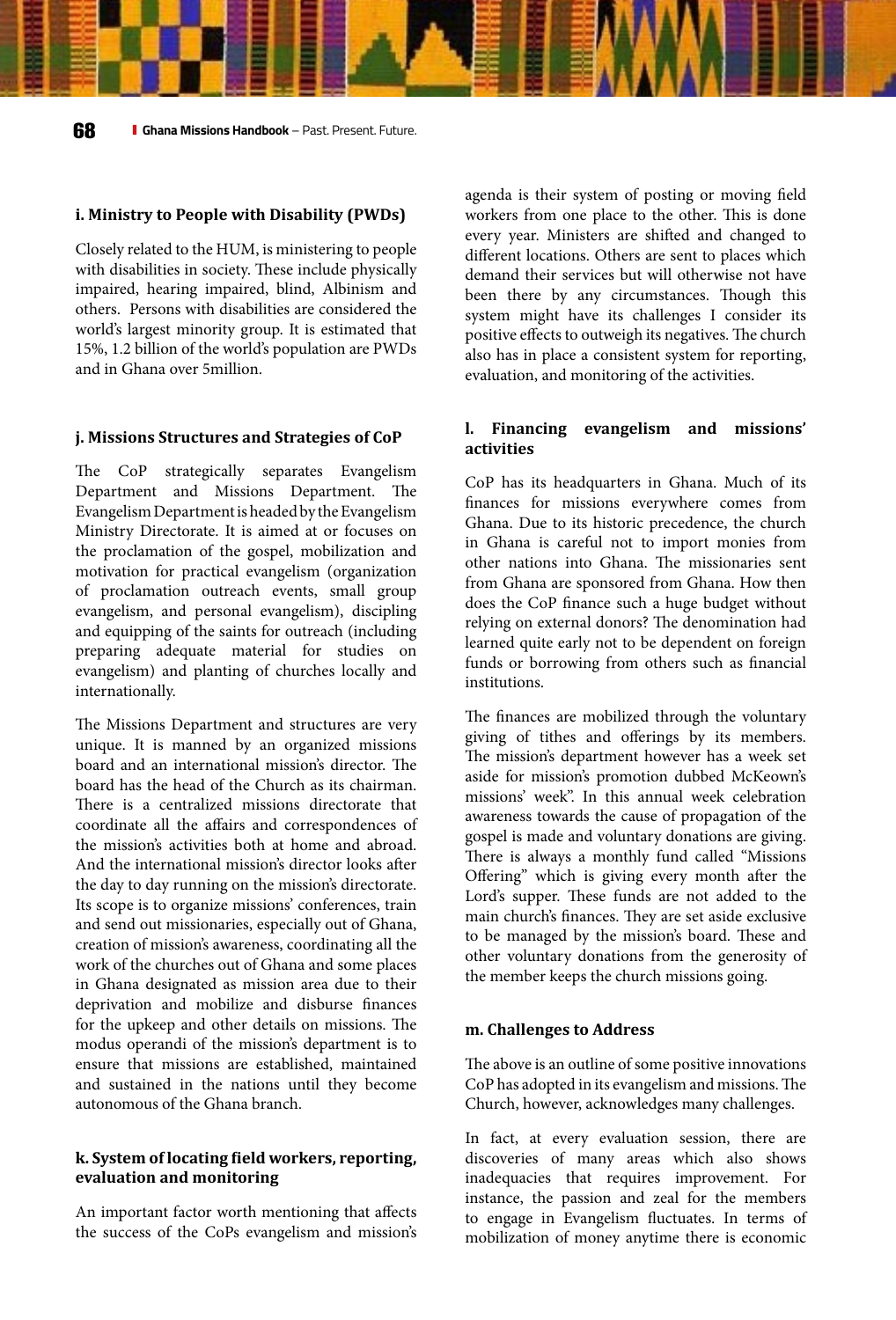turndown the CoP is affected in a way that translates into its mission obligations. In the mission field, Visa acquisition and other national barriers had restrained the easy sending of personnel to designated mission destinations.

#### **3. CONCLUSION**

In conclusion, this paper has sought to outline briefly, how CoP as a denomination is moving from Ghana with the gospel of Christ into other nations. Factors responsible for her growth included experience and reliance on the Holy Spirit, aggressive evangelism, Laity involvement, vernacularization, communitybased local churches supervised by lay leaders, functional ministries, PIWCs, Home and Urban Missions, and Ministry to persons with disability. The paper also discussed missions' structures and strategies, systems for locating field workers, reporting, monitoring and evaluation. Mention has been on how missions in CoP is Financed.

Some challenges confronting the Church's missions

**Ghana Missions Handbook** – Past. Present. Future. **69**

have also been detailed for discussion. I trust that this brief information will help and encourage this meeting to generate a good discussion to help promote our cooperate evangelism and mission's agenda should Jesus tarry.

#### **End Notes**

1. For information on the initial history of the CoP see E. Kafui Asem (ed), A History of the Church of Pentecost, Vol. 1. (Accra: Pentecost Press, 2005)

2. See CoP, "State of the Church Address" 16th Session of the Extraordinary Council Meetings, Held at Pentecost Convention Centre, Gomoa Fetteh, on 8<sup>th</sup> -11<sup>th</sup> May, 2019, 25

3. A. J. Markin, Transmitting the Spirit in missions: The History and Growth of the Church of Pentecost, (USA: Eugene, Oregon, Wipf and Stock Publishers, 2019), 83

REV DR. AMOS JIMMY MARKIN is the Evangelism Ministry Director for the COP.